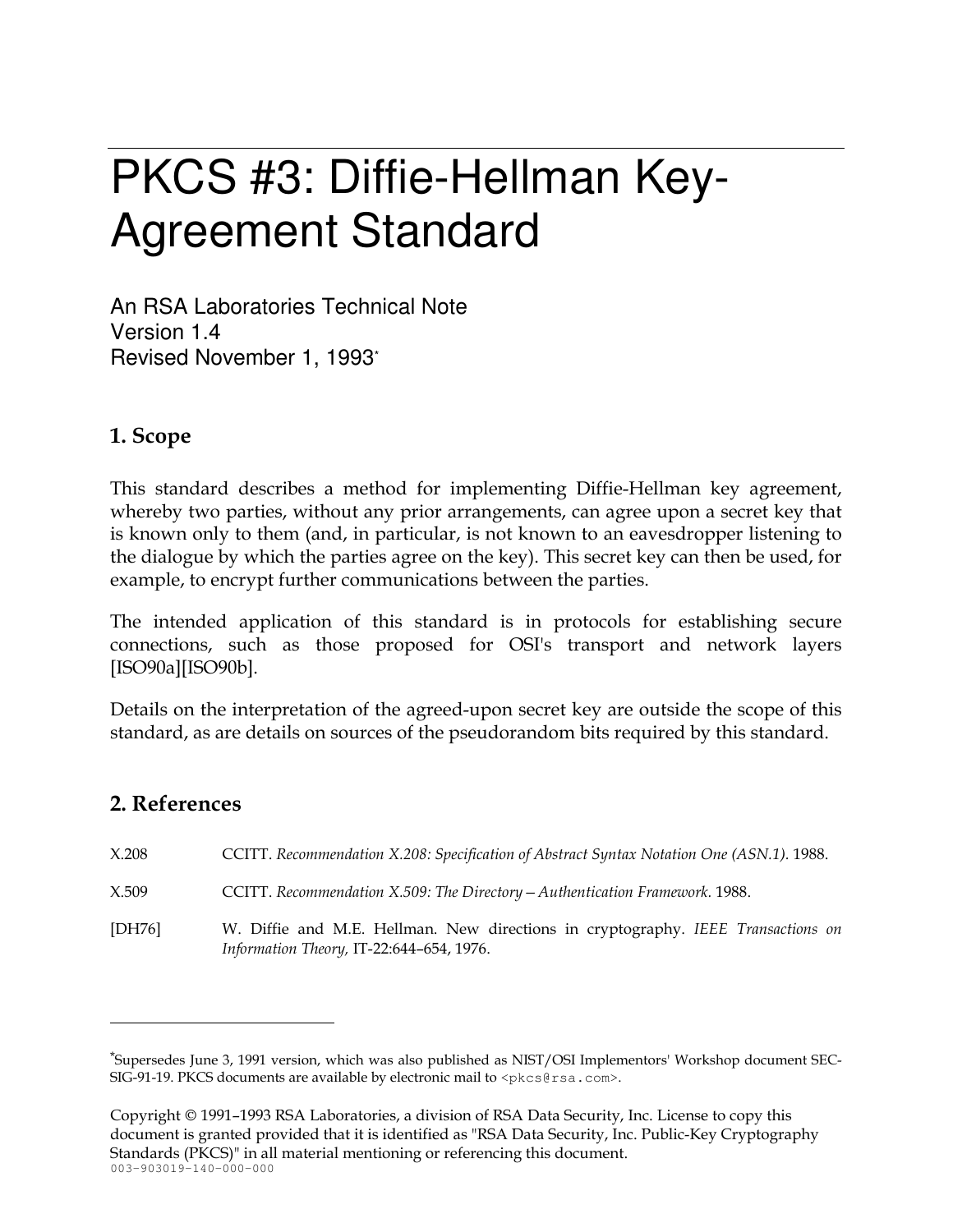| Page 2   | PKCS #3: DIFFIE-HELLMAN KEY-AGREEMENT STANDARD                                                                                                                                                                                                         |  |  |
|----------|--------------------------------------------------------------------------------------------------------------------------------------------------------------------------------------------------------------------------------------------------------|--|--|
| [Sch90]  | C.P. Schnorr. Efficient identification and signatures for smart cards. In G. Brassard, editor,<br>Advances in Cryptology - CRYPTO '89 Proceedings, volume 435 of Lecture Notes in Computer<br>Science, pages 239-251. Springer-Verlag, New York, 1990. |  |  |
| [ISO90a] | ISO. JTC1/SC6/N6285: Draft Transport Layer Security Protocol. Draft, November 1990.                                                                                                                                                                    |  |  |
| [ISO90b] | ISO. JTC1/SC6/N2559: Draft Network Layer Security Protocol. Draft, September 1990.                                                                                                                                                                     |  |  |

# 3. Definitions

For the purposes of this standard, the following definitions apply.

AlgorithmIdentifier: A type that identifies an algorithm (by object identifier) and any associated parameters. This type is defined in X.509.

**ASN.1:** Abstract Syntax Notation One, as defined in X.208.

Diffie-Hellman parameters: Prime and base.

**Diffie-Hellman:** The Diffie-Hellman key-agreement protocol, elsewhere called "exponential key agreement," as defined in [DH76].

## 4. Symbols and abbreviations

Upper-case italic symbols (e.g., PV) denote octet strings; lower-case italic symbols (e.g.,  $g$ ) denote integers.

| PV                      | public value                    |               | prime                        |  |
|-------------------------|---------------------------------|---------------|------------------------------|--|
| PV'                     | other's public value            | $\mathcal{X}$ | private value                |  |
| <i>SK</i>               | secret key                      | x'            | other's private value        |  |
|                         | base                            |               | integer public value         |  |
| $\boldsymbol{k}$        | length of prime in octets       |               | other's integer public value |  |
|                         | length of private value in bits | $\mathbb Z$   | integer secret key           |  |
| $mod n$ modulo <i>n</i> |                                 |               |                              |  |

## 5. General overview

The next four sections specify parameter generation, two phases of Diffie-Hellman key agreement, and an object identifier.

A central authority shall generate Diffie-Hellman parameters, and the two phases of key agreement shall be performed with these parameters. It is possible that more than one instance of parameters may be generated by a given central authority, and that there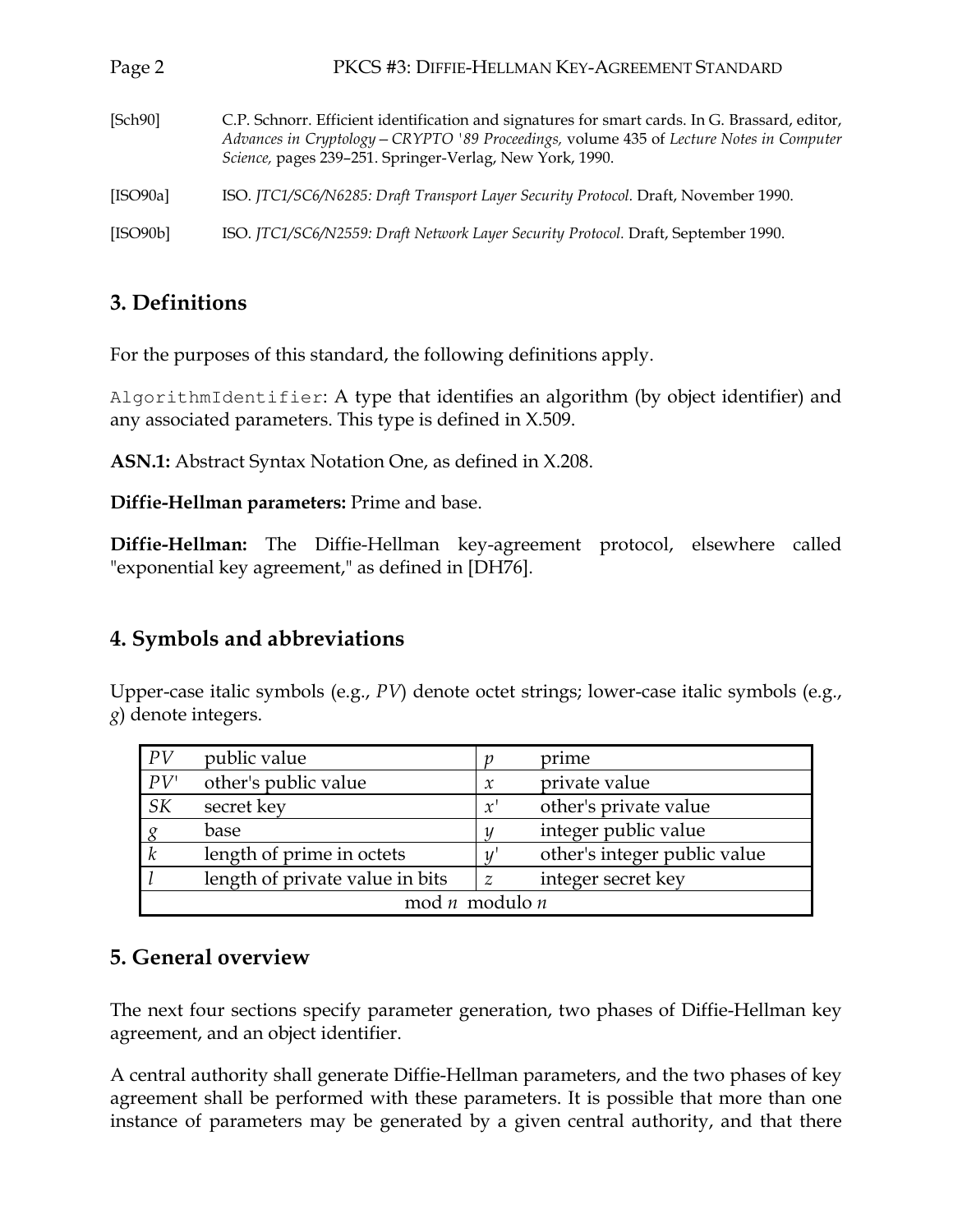may be more than one central authority. Indeed, each entity may be its own central authority, with different entities having different parameters. The algorithm identifier for Diffie-Hellman key agreement specifies which Diffie-Hellman parameters are employed.

Two entities intending to agree on a secret key shall employ the first phase independently to produce outputs  $PV$  and  $PV'$ , the public values. The entities shall exchange the outputs.

The entities shall then employ the second phase independently with the other entity's public value as input. The mathematics of Diffie-Hellman key agreement ensure that the outputs SK of the second phase are the same for both entities.

# 6. Parameter generation

This section describes Diffie-Hellman parameter generation.

A central authority shall select an odd prime  $p$ . The central authority shall also select an integer g, the base, that satisfies  $0 < g < p$ . The central authority may optionally select an integer *l*, the private-value length in bits, that satisfies  $2^{l-1} \leq p$ .

The length of the prime  $p$  in octets is the integer  $k$  satisfying

$$
2^{8(k-1)} \le p < 2^{8k}.
$$

#### Notes.

- 1. The cost of some methods for computing discrete logarithms depends on the the length of the prime, while the cost of others depends on the length of the private value. The intention of selecting a private-value length is to reduce the computation time for key agreement, while maintaining a given level of security. A similar optimization is suggested by Schnorr [Sch90].
- $2.$ Some additional conditions on the choice of prime, base, and private-value length may well be taken into account in order to deter discrete logarithm computation. These security conditions fall outside the scope of this standard.

# 7. Phase I

This section describes the first phase of Diffie-Hellman key agreement.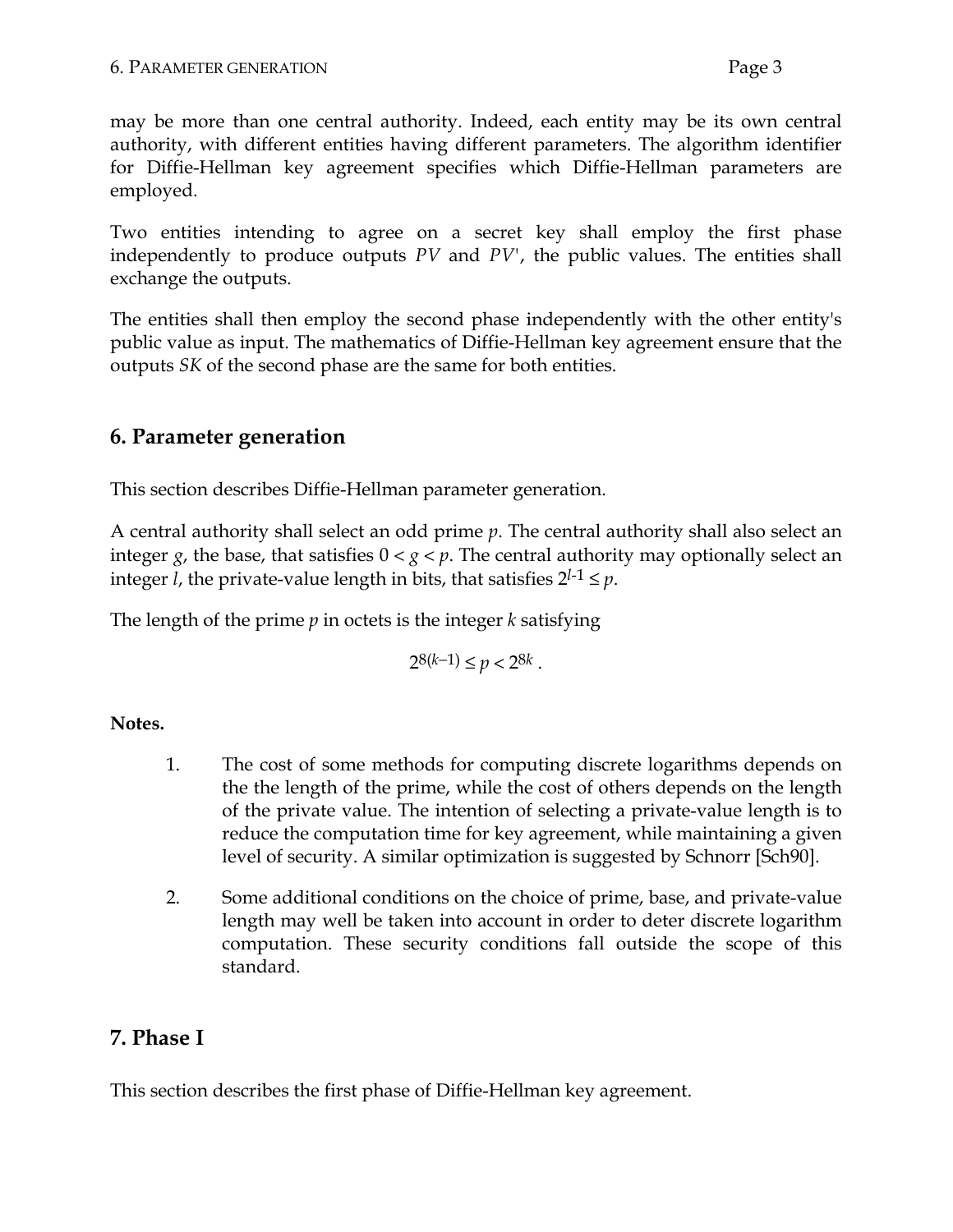The first phase consists of three steps: private-value generation, exponentiation, and integer-to-octet-string conversion. The input to the first phase shall be the Diffie-Hellman parameters. The output from the first phase shall be an octet string PV, the public value; and an integer  $x$ , the private value.

This phase is performed independently by the two parties intending to agree on a secret key.

#### 7.1 Private-value generation

An integer  $x$ , the private value, shall be generated privately and randomly. This integer shall satisfy  $0 < x < p-1$ , unless the central authority specifies a private-value length *l*, in which case the integer shall satisfy  $2^{l-1} \le x < 2^l$ .

#### 7.2 Exponentiation

The base g shall be raised to the private value x modulo p to give an integer  $y$ , the integer public value.

$$
y = g^x \bmod p, \ 0 < y < p \, .
$$

This is the classic discrete-exponentiation computation.

#### 7.3 Integer-to-octet-string conversion

The integer public value  $y$  shall be converted to an octet string  $PV$  of length  $k$ , the public value. The public value  $PV$  shall satisfy

$$
y = \textbf{Fehler!} \tag{1}
$$

where  $PV_1$ , ...,  $PV_k$  are the octets of PV from first to last.

In other words, the first octet of PV has the most significance in the integer and the last octet of PV has the least significance.

#### 8. Phase II

This section describes the second phase of Diffie-Hellman key agreement.

The second phase consists of three steps: octet-string-to-integer conversion, exponentiation, and integer-to-octet-string conversion. The input to the second phase shall be the Diffie-Hellman parameters; an octet string  $PV'$ , the other entity's public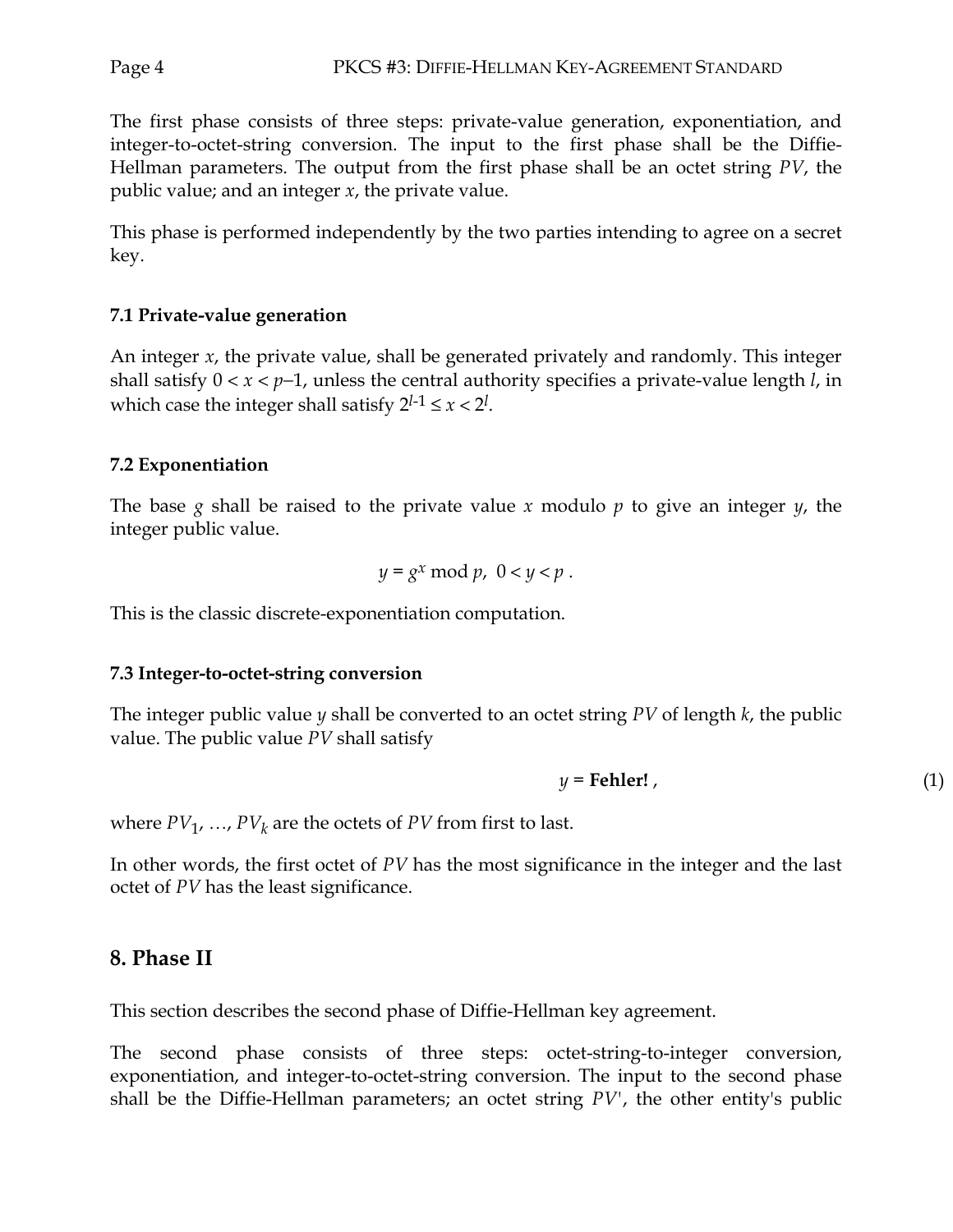value; and the private value x. The output from the second phase shall be an octet string *SK*, the agreed-upon secret key.

This phase is performed independently by the two parties intending to agree on a secret key, after the parties have exchanged public values resulting from the first phase.

#### 8.1 Octet-string-to-integer conversion

The other entity's public value  $PV'$  shall be converted to an integer  $y'$ , the other entity's integer public value. Let  $PV'_{1}, ..., PV'_{k}$  be the octets of  $PV'$  from first to last. Then the other entity's integer public value  $y'$  shall satisfy

$$
y' = \mathbf{Fehler!}.
$$

In other words, the first octet of  $PV'$  has the most significance in the integer and the last octet of PV' has the least significance.

#### 8.2 Exponentiation

The other entity's integer public value  $y'$  shall be raised to the private integer x modulo  $p$  to give an integer  $z$ , the integer secret key.

$$
z = (y')^x \bmod p, \ 0 < z < p \, .
$$

This is the classic discrete-exponentiation computation.

Note. The integer secret key z satisfies

$$
z = (y')^x = (g^{x'})^x = (g^x)^{x'} = y^{x'} \bmod p,
$$

where  $x^{\prime}$  is the other entity's private value. This mathematical relationship is the reason the two entities arrive at the same key.

#### 8.3 Integer-to-octet-string conversion

The integer secret key z shall be converted to an octet string SK, the secret key, of length k. The secret key SK shall satisfy

$$
z = \textbf{Fehler!}\,,
$$

where  $SK_1$ , ...,  $SK_k$  are the octets of SK from first to last.

In other words, the first octet of SK has the most significance in the integer and the last octet of SK has the least significance.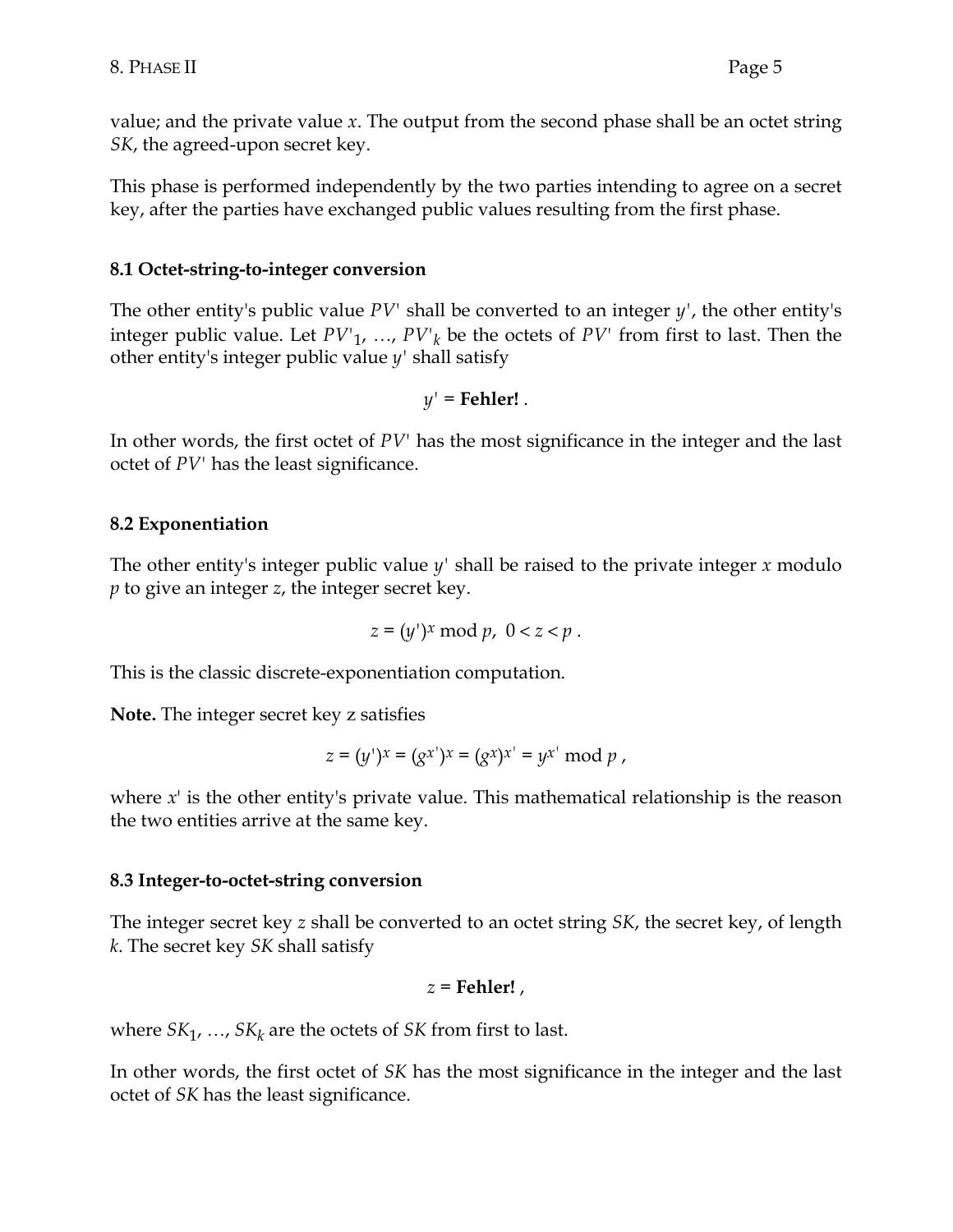# 9. Object identifier

This standard defines two object identifiers: pkcs-3 and dhKeyAgreement.

The object identifier  $pkcs-3$  identifies this standard.

```
pkcs-3 OBJECT IDENTIFIER ::=
 \{ iso(1) member-body(2) US(840) rsadsi(113549)pkcs(1) 3 }
```
The object identifier dhKeyAgreement identifies the Diffie-Hellman key agreement method defined in Sections 7 and 8.

```
dhKeyAgreement OBJECT IDENTIFIER : = { pkcs-3 1 }
```
The dhKeyAgreement object identifier is intended to be used in the algorithm field of a value of type AlgorithmIdentifier. The parameters field of that type, which has the algorithm-specific syntax ANY DEFINED BY algorithm, would have ASN.1 type DHP arameter for this algorithm.

```
DHParameter ::= SEQUENCE {
prime INTEGER, -- p
base INTEGER, -- g
privateValueLength INTEGER OPTIONAL }
```
The fields of type DHP arameter have the following meanings:

- prime is the prime  $p$ .  $\bullet$
- $\bullet$ base is the base  $g$ .
- $\bullet$ privateValueLength is the optional private-value length l.